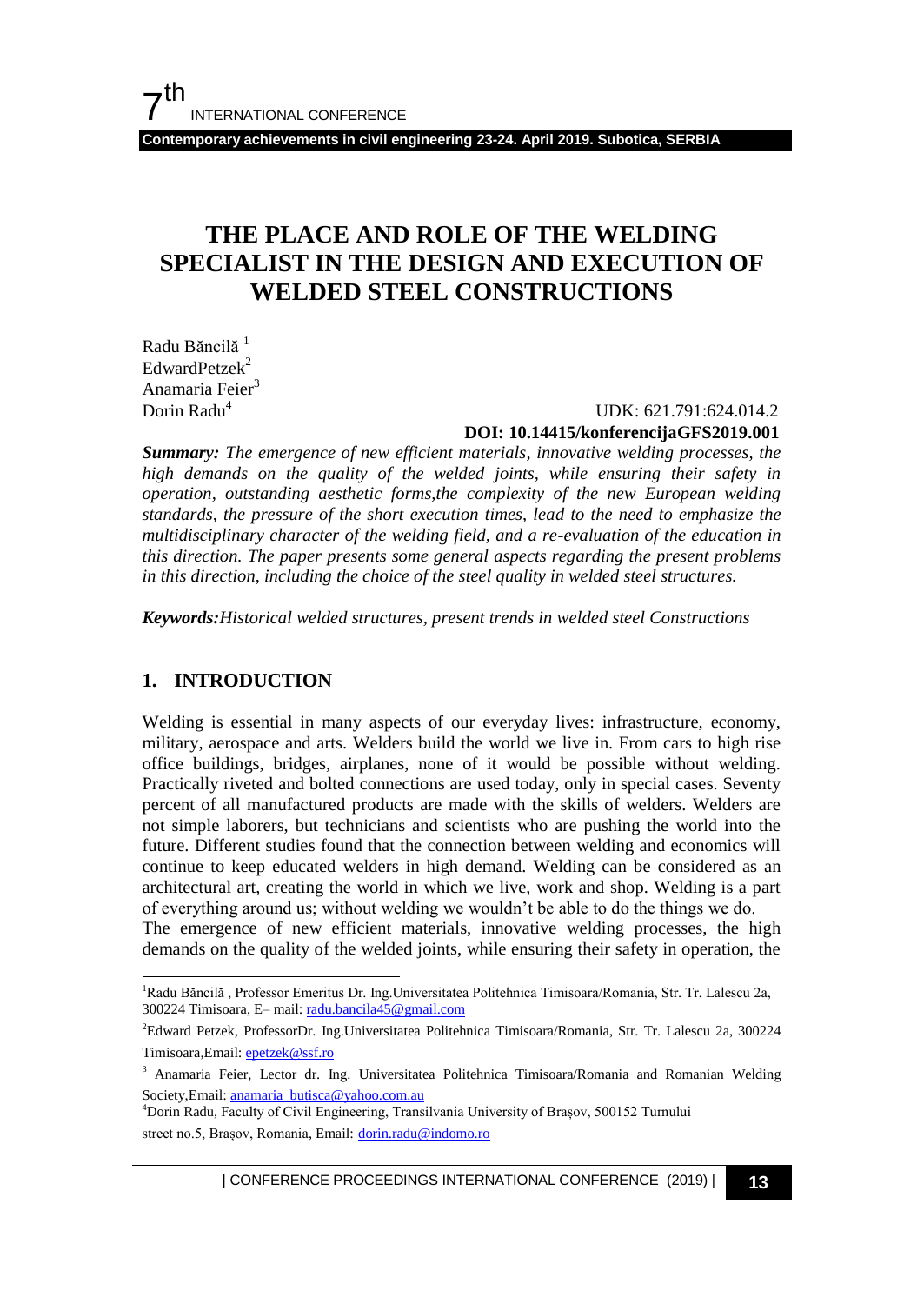# 7. МЕЂУНАРОДНА КОНФЕРЕНЦИЈА **Савремена достигнућа у грађевинарству 23-24. април 2019. Суботица, СРБИЈА**

outstanding aesthetic forms, the complexity of the new European welding standards, the pressure of the short execution times, lead to the need to emphasize the multidisciplinary character of the welding field, and of re-evaluation the education in this direction. The collaboration between the architect, the welding steel designer and the welding specialist is now essential. At the same time, in a global economy, a harmonization of the welding education becomes necessary. The aim of this paper is to establish general recommenddations in the field of design (including the choice of material) and execution of welded steel constructions as well as of the high-level education in welding.

#### **2. THE BEGINNINGS**

The industrial revolution, started in the XVIII century, led to the intensive increase of metal production and the improvement of the elaboration methods.

The cast iron constructions, conceived as arch structurea, allowed telatively large spans, one of the first cast iron structures is the bridge in Coalbrookdale (1778), an arch with the span of  $L=31$  m, still in use as pedestrian bridge. The cast iron structures, especially bridges had not given the expected results, yet as the use of this material needs complicated works and high costs. Additionally, the cast iron was brittle, having low tensile strength, producing many accidents, which made it, in time, to be forbidden in bridge construction.

The appearance of the wrought steel at the end of the XVIII century (1784) and then of mild steels (Bessemer in 1856 and Thomas in 1880), leads to the construction of steel structures and bridges having more and more large spans and even records, such as the double railway bridges, Firth of Forth (1890) in Scotland with the two spans of 521 m and Quebec (1917), with the central span of 548 m. All the connection was riveted. The appearance and development of welding, as well as the economic advantages of welded connections, through the reduction of the fabrication costs and of the metallic material, imposed this new assembling technology for structures.In the beginning the same mild steel was used and the same joining types and constructive details as for riveted metallic bridges, without noting the necessity to obtain steels with special weldability characteristics and the use of specific constructive solutions.But the first practical results were discouraging. The series of accidents begun in 1938 when a span of the Rüdersdorf viaduct, one of the 50 welded plate girder bridges, built in the period 1931-1937 in Germany, collapsed. The cause of the accident was a crack in one of the lower flanges of the main girder.These events led to the suspension, in Germany, of welded bridge execution. Researches made in that period, continued after the II World War, led to the following conclusions:

- fractures produced since material becomes brittle in the heat affected zone;
- welding is not contra-indicated for bridges, but it is necessary to use a steel having optimum welding conditions;
- welded constructions must be rigorous executed and controlled;
- it is necessary to adopt suitable constructive details, to avoid stress concentrations;
- necessity of some new quality weldable steels, like killed steels, fine grained steels, limiting the carbon content to maximum 0.2% and manganese to 0.75-1.70%, in addition with vanadium, nickel and aluminum.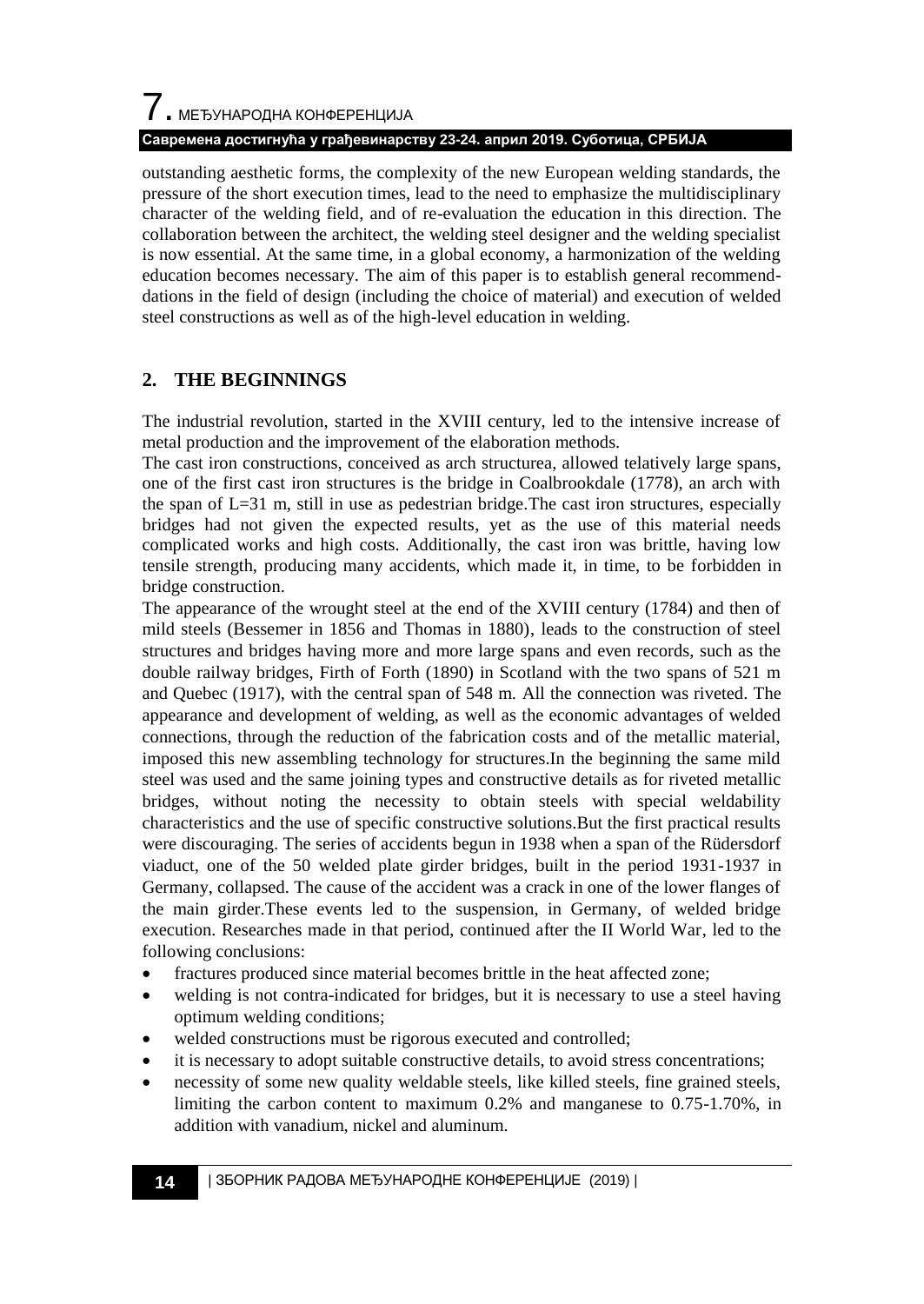#### 7 th INTERNATIONAL CONFERENCE

#### **Contemporary achievements in civil engineering 23-24. April 2019. Subotica, SERBIA**

 Welded constructions also bring a significant reduction in workmanship, ensuring a direct transmission of efforts

The improved welding technology, as well as the new weldable steel grades, impelled the appearance of new steel structures and bridges, with specific constructive solutions for welded joints.

In Romania the first important applications in the fieldwelding occurred after the First World War. At first, rail and tram rails, but later, the new joining technology has rapidly expanded to several constructions inrailway industry, oil industry, etc. One important. Stepin the introduction of welding technique in our country was the "Circle for the encouragement of welding"founded in 1937, at the initiative of the Rector of the Polytechnic Schoolfrom Timisoara, C.C. Teodorescu and Prof. CorneliuMikloşi.

In the interwar period a series of remarkable welded constructions were executed, such as:

- The Palace of the Phones in Bucharest (1937) - Figure 1;

- CFR Palace with a height of  $H = 52.5$  m, builtin the period 1929-1934 - Figure 2.



*Fig. 1 Railway administration building Fig. 2 Telephone Center H = 52,5 m, built (1937) between 1929 - 1934*

In our country, the first welded steel bridge wasbuilt at Resita in 1937, over the river Bârzava, with a span of 31.42 m and a central height  $H = 4.0m$  (Figure 5). It was one of the first bridgesfully welded from Europe. The bridge is also in present in an good technical condition.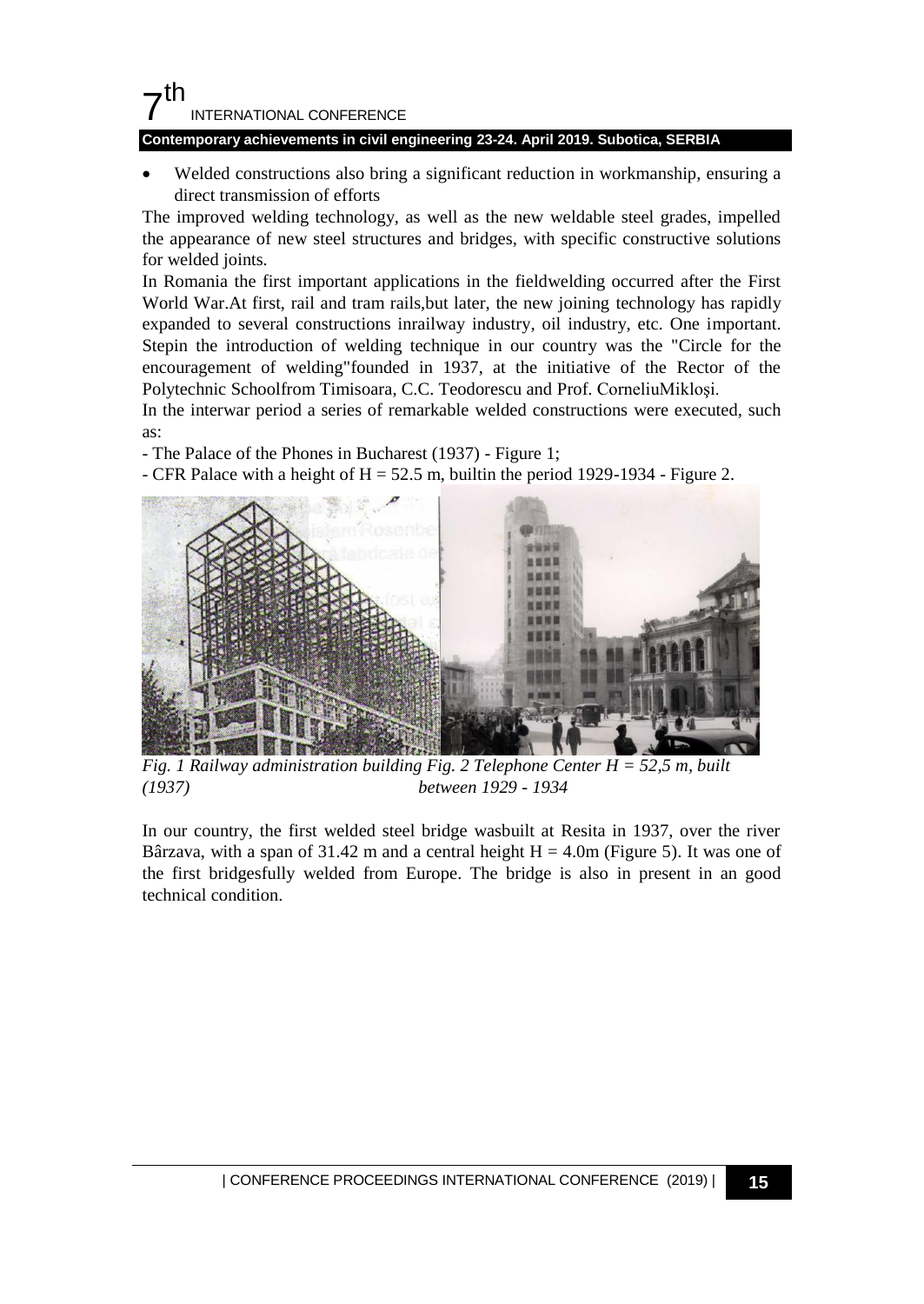7. МЕЂУНАРОДНА КОНФЕРЕНЦИЈА

**Савремена достигнућа у грађевинарству 23-24. април 2019. Суботица, СРБИЈА**



*Fig. 3 The first welded steel bridge built in Reșița in 1937, over the Bârzava River, with a span of 31.42 m*

After 1950, welding as a means of joining insteel constructions begin to become generalized. The experienceaccumulated in this field, but especially the exceptionally human capitalexisting in Timisoara, as well as a seriesof personal initiatives, led to the establishment in 1970 of the Institute for Welding and Testing of Materials. In the field of bridges, the first completely welded bridge with a large span, was erected in 1970 over the Danube (Fig. 4).



A big impulse in welded steel constructions was the Complex of the New Danubian Bridges (over 50 000 Tonnes of welded Steel Bridges in the period of 1976 – 1988).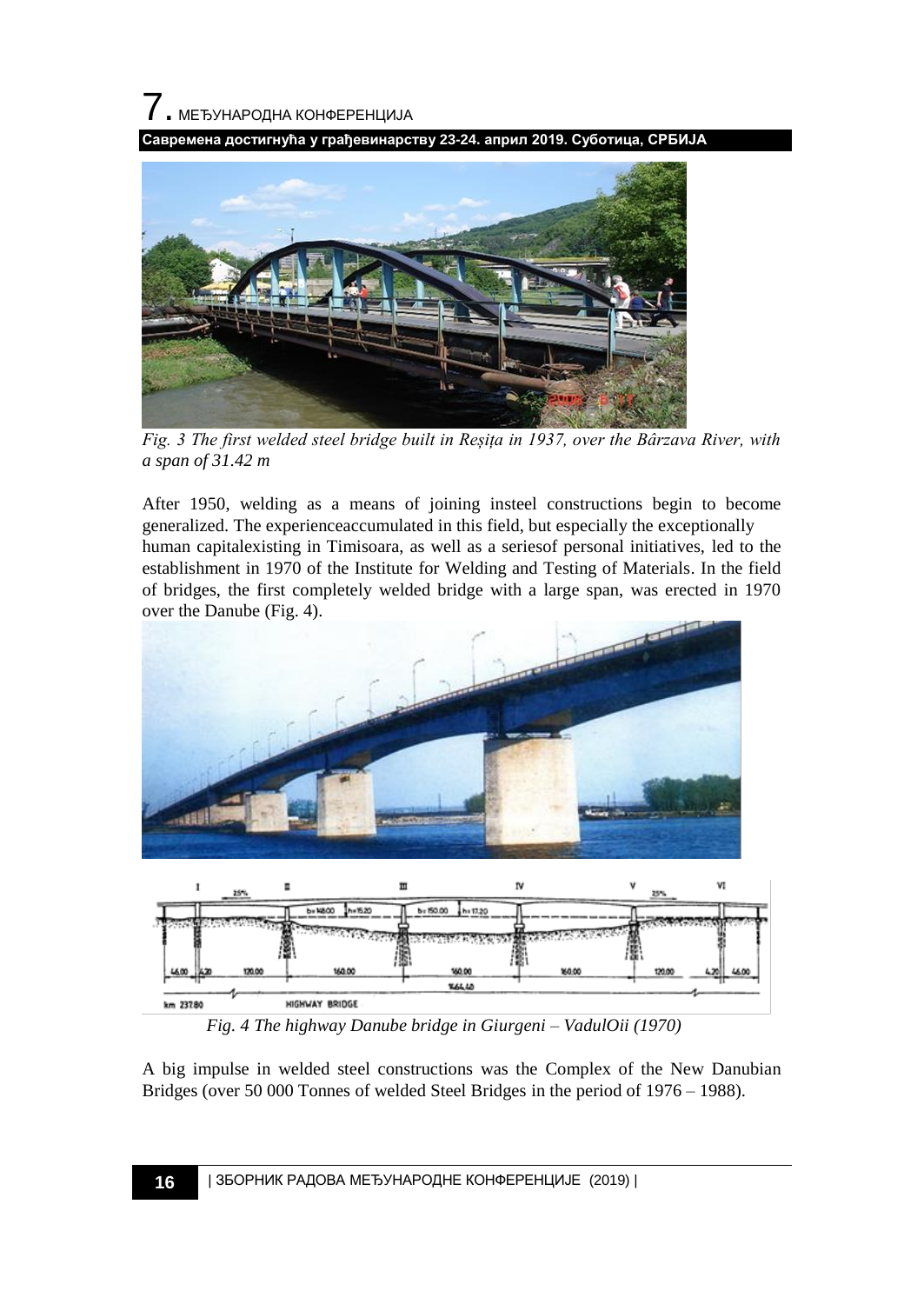#### $7<sup>th</sup>$ INTERNATIONAL CONFERENCE **Contemporary achievements in civil engineering 23-24. April 2019. Subotica, SERBIA**

### **3. PRESENT TRENDS IN WELDED STEEL CONSTRUCTIONS**

In the last two decades some an important progress was made in the field of welded steel constructions; in the following the most important aspects are analyzed.

1. New Steels  $\rightarrow$  New Products  $\rightarrow$  New Solutions (Fig. 5);



#### **AR TM**  $Q+T$ N

- *Fig. 5 New products in steel fabrication*
- 2. Introduction of the thick plates in industrial and bridge constructions (Fig. 6)



*Fig: 6 Thick flange in composite bridges* 

3. Application of high strength steel grades; in Eurocode - Section EN 1993-1-12 Steels with high yielding force (S690) are presented. A comparative analyze of two modern steels is presented in Fig 7.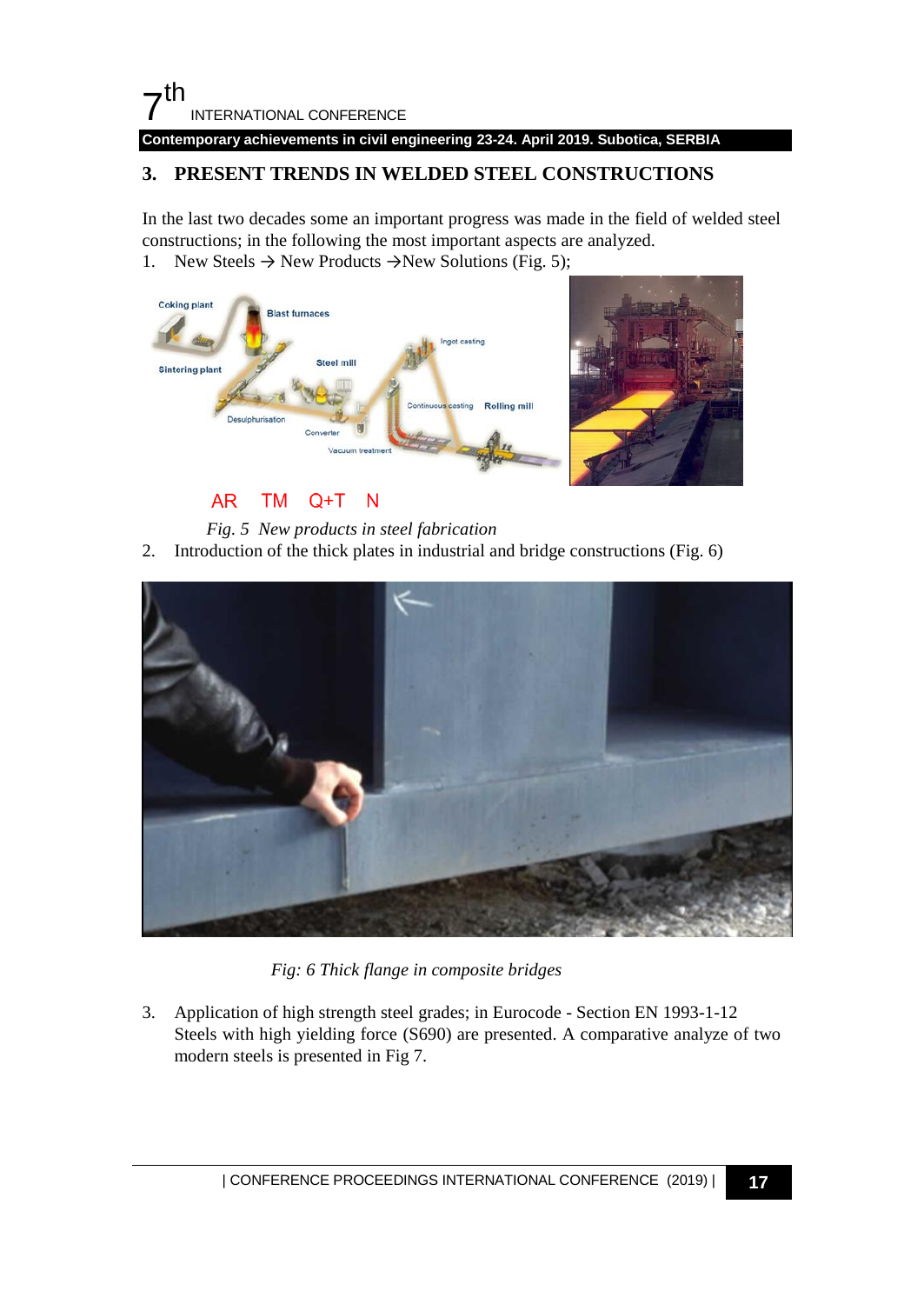# $\overline{7}$ . МЕЂУНАРОДНА КОНФЕРЕНЦИЈА





*Fig. 7 Comparative analyze of a butt weld.* 

Using a steel grade S460 M, preheating can be avoided.

4. The use of fatigue resistant details (Fig.8). In structures (ex. Bridges) where fatigue is decisive, the use of adequate details according to Eurocode 3 is important. It can improve the behavior in time of the structure. In bridges the recommendation is to use a Δσc 71 constructive detail.





*Fig. 8 Fatigue resistant details in bridge construction*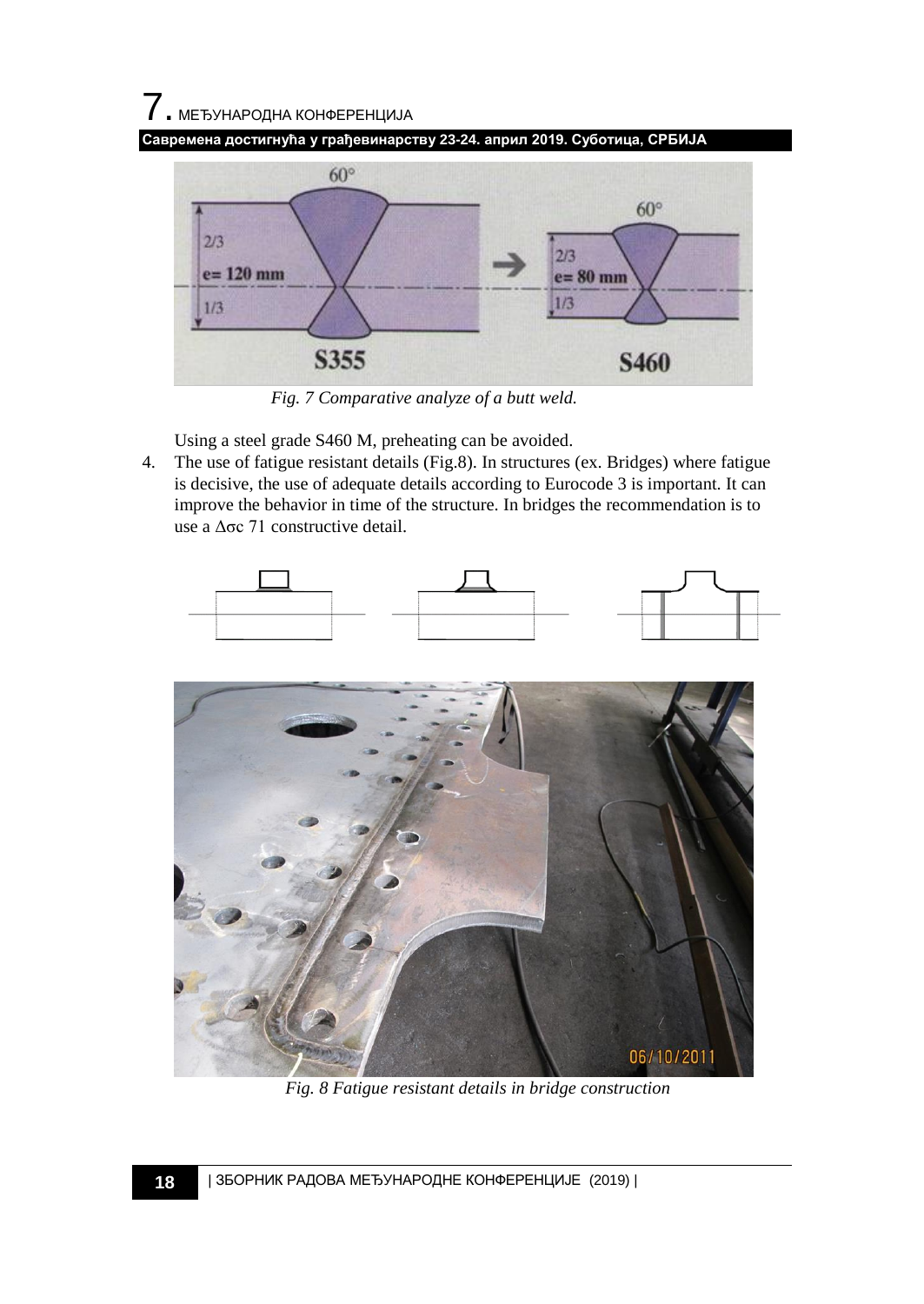**Contemporary achievements in civil engineering 23-24. April 2019. Subotica, SERBIA**

5. Computer Aided Design of welded constructions: CAD/CAM/BIM (Fig. 9)



*Fig. 9 Truss girder – CAD analysis* 

6. Choice of material. According to Eurocode the choice of the steel grade had to follow a special methodology (Fig. 10)

# **Choice of Material (Eurocode Annex 10)**



The design value of lowest member temperature  $T_{Ed}$  with the transition temperature T<sub>Rd</sub>

Determination of maximum permissible values of element thickness

 $(S_d \leq R_d)$ 

 $T_{Ed}$  represents the minimum design temperature for which the effective stresses in the structure are determined -  $\sigma_{\text{appl.d}}$ 

 $T_{\text{Rd}}$  is the temperature at which a safe level of fracture toughness can be relied upon under the conditions being evaluated

*Fig. 10 Choice of material in welded steel constructions* 

7. Gradually replacement of the classical S235 with S355 or a higher steel grade (Fig.11).

European Standard Steel S355 EN 10025:200  $\Rightarrow$  Cost > 5% S 355 S 235

*Fig. 11 Current use of S 355*